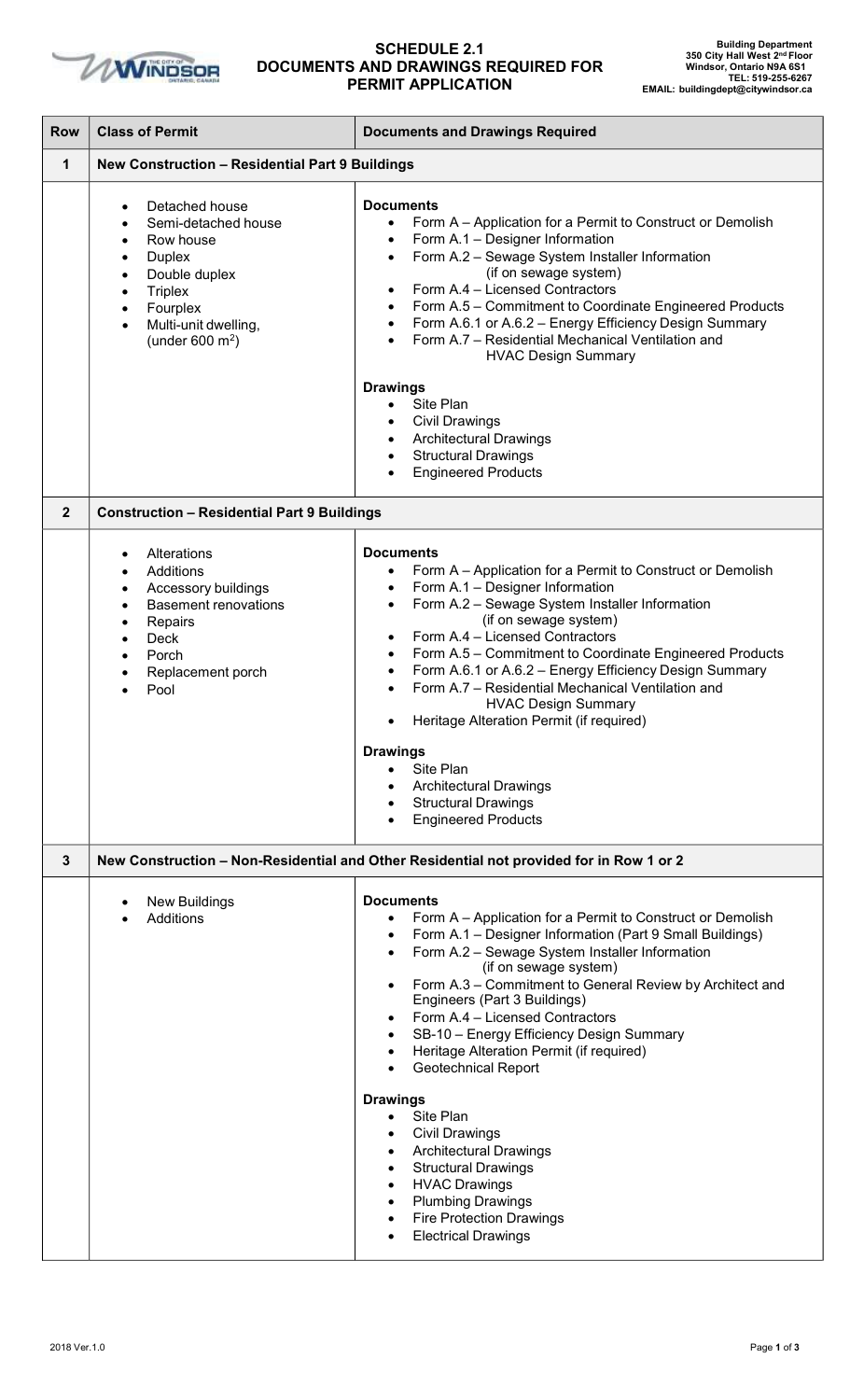| <b>Row</b> | <b>Class of Permit</b>                                                                                                                                                                                                                                                                                                 | <b>Documents and Drawings Required</b>                                                                                                                                                                                                                                                                                                                                                                                                                                                                                                                                                                                                                                                                                                                                                                                                    |  |
|------------|------------------------------------------------------------------------------------------------------------------------------------------------------------------------------------------------------------------------------------------------------------------------------------------------------------------------|-------------------------------------------------------------------------------------------------------------------------------------------------------------------------------------------------------------------------------------------------------------------------------------------------------------------------------------------------------------------------------------------------------------------------------------------------------------------------------------------------------------------------------------------------------------------------------------------------------------------------------------------------------------------------------------------------------------------------------------------------------------------------------------------------------------------------------------------|--|
| 4          |                                                                                                                                                                                                                                                                                                                        | Construction - Non-Residential and Other Residential not provided for in Row 1 or 2                                                                                                                                                                                                                                                                                                                                                                                                                                                                                                                                                                                                                                                                                                                                                       |  |
|            | Alterations<br>Renovations<br>Repairs<br>٠<br>Interior fit up<br>$\bullet$                                                                                                                                                                                                                                             | <b>Documents</b><br>Form A – Application for a Permit to Construct or Demolish<br>Form A.1 - Designer Information (Part 9 Small Buildings)<br>Form A.2 - Sewage System Installer Information<br>$\bullet$<br>(if on sewage system)<br>Form A.3 - Commitment to General Review by Architect and<br>Engineers (Part 3 Buildings)<br>Form A.4 - Licensed Contractors<br>٠<br>SB-10 - Energy Efficiency Design Summary<br>٠<br>Heritage Alteration Permit (if required)<br>٠<br><b>Geotechnical Report</b><br>Parking Displacement Plan (due to parking garage repairs)<br><b>Drawings</b><br>Site Plan<br><b>Civil Drawings</b><br><b>Architectural Drawings</b><br>٠<br><b>Structural Drawings</b><br>٠<br><b>HVAC Drawings</b><br>٠<br><b>Plumbing Drawings</b><br>٠<br><b>Fire Protection Drawings</b><br>٠<br><b>Electrical Drawings</b> |  |
| 5          | Construction - Designated Structures under Article 1.3.1.1 of Division A of the Ontario Building Code                                                                                                                                                                                                                  |                                                                                                                                                                                                                                                                                                                                                                                                                                                                                                                                                                                                                                                                                                                                                                                                                                           |  |
|            | Retaining wall<br>Pedestrian bridge<br>Crane runway<br>Exterior storage tank and<br>supporting structure<br>Signs<br>Solar collector<br>Structure supporting wind<br>turbine generator<br>Dish antenna<br>Outdoor pool<br>$\bullet$<br>Outdoor public spa<br>$\bullet$<br>Permanent solid nutrient storage<br>facility | <b>Documents</b><br>Form A – Application for a Permit to Construct or Demolish<br>Form A.3 - Commitment to General Review by Architect and<br>٠<br>Engineers<br>Form A.4 - Licensed Contractors<br>Geotechnical Report<br>Heritage Alteration Permit (if required)<br><b>Drawings</b><br>Site Plan<br>$\bullet$<br><b>Architectural Drawings</b><br><b>Structural Drawings</b><br>$\bullet$<br><b>HVAC Drawings</b><br>٠<br><b>Plumbing Drawings</b><br>٠<br><b>Fire Protection Drawings</b><br>$\bullet$<br><b>Electrical Drawings</b>                                                                                                                                                                                                                                                                                                   |  |
| 6          | <b>Change of Use</b>                                                                                                                                                                                                                                                                                                   |                                                                                                                                                                                                                                                                                                                                                                                                                                                                                                                                                                                                                                                                                                                                                                                                                                           |  |
|            | When no construction required                                                                                                                                                                                                                                                                                          | <b>Documents</b><br>Form B - Change of Use Application<br><b>Drawings</b><br>Site Plan<br>$\bullet$<br><b>Architectural Drawings</b><br>٠<br>Details of wall, ceiling and roof assemblies identifying required<br>fire resistance ratings and load bearing capacities<br>Details of the existing sewage system (if any)<br>$\bullet$<br>HVAC Drawings - showing current and proposed fresh air<br>$\bullet$<br>ventilation, including calculations                                                                                                                                                                                                                                                                                                                                                                                        |  |